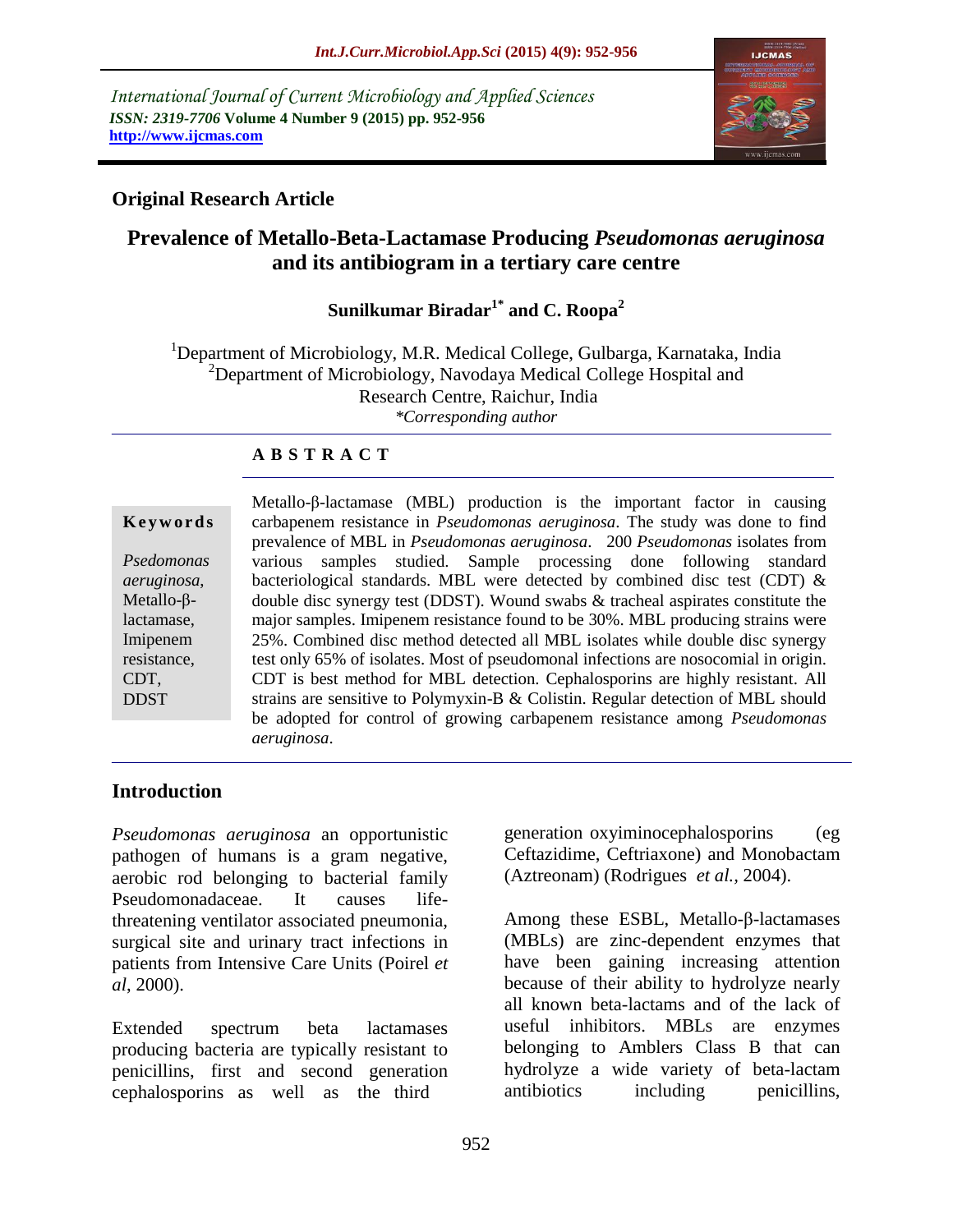cephalosporins, and carbapenems, and requires divalent cation, usually zinc, as a cofactor for enzyme activity (Bush *et al* 1995).

Present study was conducted with an objective to find out the presence of MBL producing *P. aeruginosa* in multidrug resistant strains and to formulate effective antibiotic strategy and plan a proper hospital infection control strategy to prevent the spread of these strains.

### **Materials and Methods**

In present study 200 isolates of *Pseudomonas aeruginosa* isolated from various clinical specimens in Basaweshwara hospital, a tertiary care centre in north-east Karnataka were studied for detection of metallobetalactamase production including their antibiogram.

All samples were collected under aseptic precautions and transported to the laboratory. Specimens were inoculated on to Blood agar and MacConkey's agar plate. A Brain Heart Infusion broth media was used for blood culture. Identification of *Pseudomonas aeruginosa* was done by Gram staining, culture characteristics and biochemical tests. The *Pseudomonas* isolates were subjected to antibiotic susceptibility testing by employing Kirby

Bauer disc diffusion technique according to CLSI guidelines 2011. Methods used for detection of MBL detection were Imipenem(IMP)-EDTA combined disc test (CDT) as described by Yong *et al.* (2002) and Imipenem-EDTA double disc synergy test (DDST) as described by Lee *et al.*  (2003).

#### **Result and Discussion**

The study constituted 200 isolates of *Pseudomonas aeruginosa* isolated from various samples. Age group of 31–70 years accounted for 78.5%. Of the total number of representative samples, 128 (64%) were males and 72 (36%) were females.

Wound swabs constituted majority of specimens accounting for 31% followed by tracheal aspirates 28%. BAL, urine and blood samples accounted for 11%, 8% and 8% respectively. 64 isolates (32%) were imipenem resistant which were further processed for detection of MBL. The majority of isolates (67%) of these were from wound swabs and tracheal aspirates. Imipenem resistant were 11% in BAL samples followed by 8% each in blood and urine. Of the 64 imipenem resistant pseudomonas isolates only 49 (76.5%) were MBL producers.

**Table.1** Incidence of MBL producing imipenem resistant *Pseudomonas aeruginosa* (n=64) from clinical specimens

| <b>Clinical specimens</b>                | <b>Isolates</b> | <b>Imipenem</b> resistant | Percentage |
|------------------------------------------|-----------------|---------------------------|------------|
| Wound swab                               | 62(31%)         | 27                        | 42%        |
| Tracheal aspirate                        | 56(28%)         | 16                        | 25%        |
| Urine                                    | 31(15.5%)       |                           | 8%         |
| <b>BAL</b>                               | 17(8.5%)        |                           | 11%        |
| <b>Blood</b>                             | 14(7%)          |                           | 8%         |
| Sputum                                   | 08(4%)          |                           | 3%         |
| Others (ear, body fluids, cervical etc.) | 12(6%)          |                           | 3%         |
| Total                                    | 200             | 64(32%)                   |            |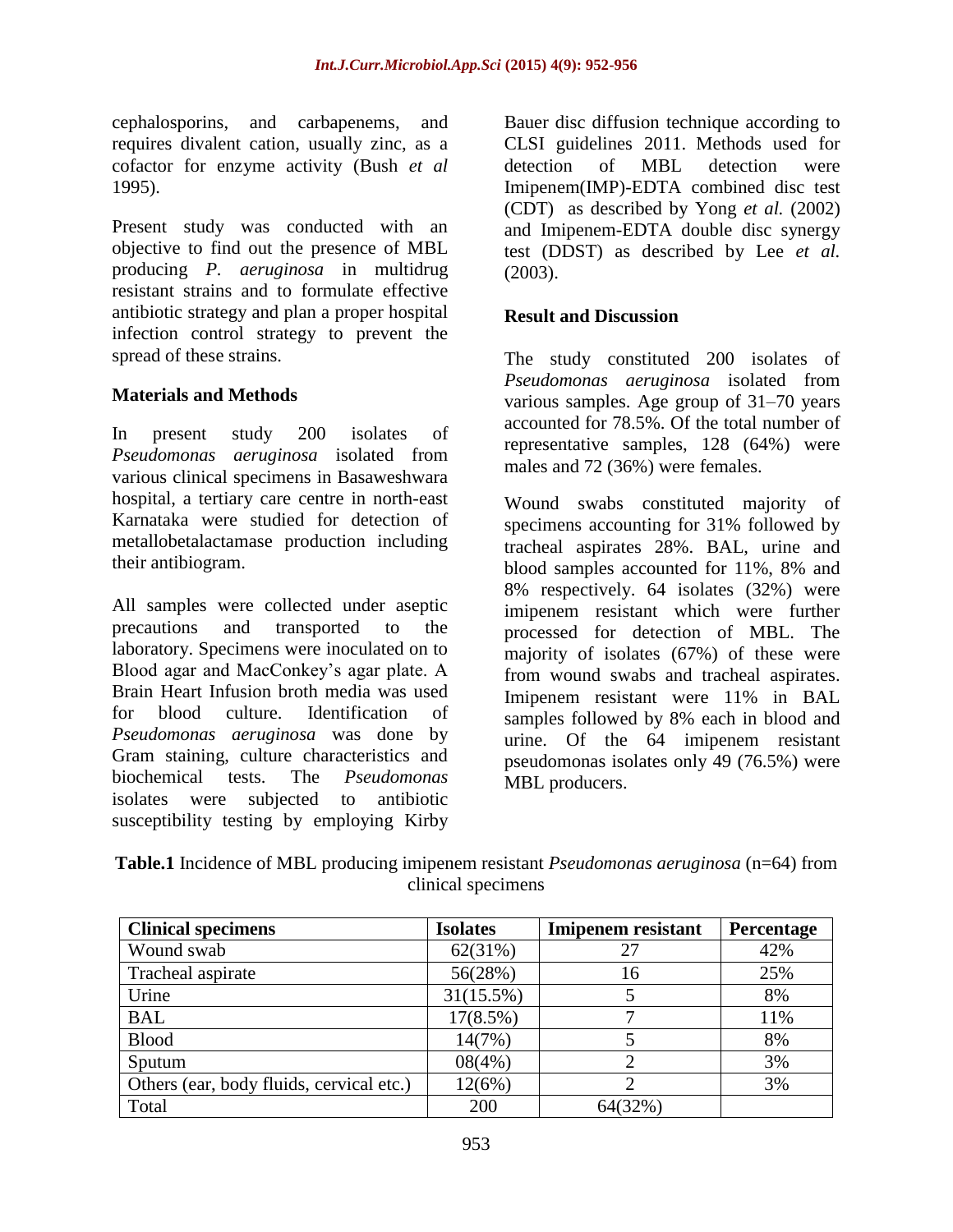**Table.2** Percentage of MBL and Non-MBL Producers among Imipenem Resistant Isolates

| Organism                    | <b>Total</b>       | <sub>of</sub> | imipenem   MBL producers   Non-MBL |              |
|-----------------------------|--------------------|---------------|------------------------------------|--------------|
|                             | resistant isolates |               |                                    | producer     |
| Pseudomonas aeruginosa   64 |                    |               | 49(76.5%)                          | $15(23.5\%)$ |

**Table.3** Comparison of methods for detection of MBL in *P.aeruginosa*

| <b>Tests</b> | $(ATCC 27853)$ No.<br><b>Control</b><br>(P. aeruginosa) | <b>MBL</b><br>of<br>positive $(n=49)$ | <b>Percentage positivity</b> |
|--------------|---------------------------------------------------------|---------------------------------------|------------------------------|
| <b>CDT</b>   | Negative                                                | 49                                    | 100%                         |
| <b>DDST</b>  | Negative                                                | $3^{\circ}$                           | 65%                          |

| <b>Antibiotic</b>           | No. | <b>Percent</b> |
|-----------------------------|-----|----------------|
| Cefotaxime                  | 125 | 62.5           |
| Ceftazidime                 | 134 | 67.0           |
| Netilmicin                  | 111 | 55.5           |
| Ciprofloxacin               | 107 | 53.5           |
| Gentamicin                  | 87  | 43.5           |
| Tobramicin                  | 76  | 38.0           |
| Amikacin                    | 82  | 41.0           |
| Imipenem                    | 64  | 32.0           |
| $Piperacillin + Taxobactum$ | 76  | 38.0           |
| Polymyxin-B                 | 00  | 0.00           |
| Colistin                    | 00  | 0.00           |

**Table.4** Resistance pattern of *Pseudomonas aeruginosa*

The combined disc test (CDT) showed 49 isolates to be producing MBL, while double disc testing (DDST) detected in only 32(65%) isolates. About 67% of isolates of *Pseudomonas aeruginosa* were resistant to ceftazidime followed by cefotaxime (62.5%). Amongst aminoglycosides, least resistance was noted against tobramycin (38%), while higher resistance was noted for netilmicin (55.5%), gentamicin (43.5%) and amikacin (41%).

While resistance to imipenem and meropenem was noted in 32% cases, while piperacillin/ tazobactum accounts for 38% of resistance. The resistance pattern of *Pseudomonas* isolates is shown in table 4. In the present study, an attempt was made to

know the antibiotic profile of *Pseudomonas aeruginosa* with special concern to find MBL producing strains. Incidence is higher in males and in age group 31–70 years. Wound swabs constituted majority of specimens accounting for 31%, followed by tracheal aspirates 28%, urine and blood samples account for 8% each. These parameters indicate that most of these pseudomonas isolates are nosocomial in origin.

All Imipenem resistant isolates were screened for MBL production by combined disc test and double disc synergy test. MBL production in combined disc test is found in 49 isolates out of 64 Imipenem resistant isolates and in double disc synergy test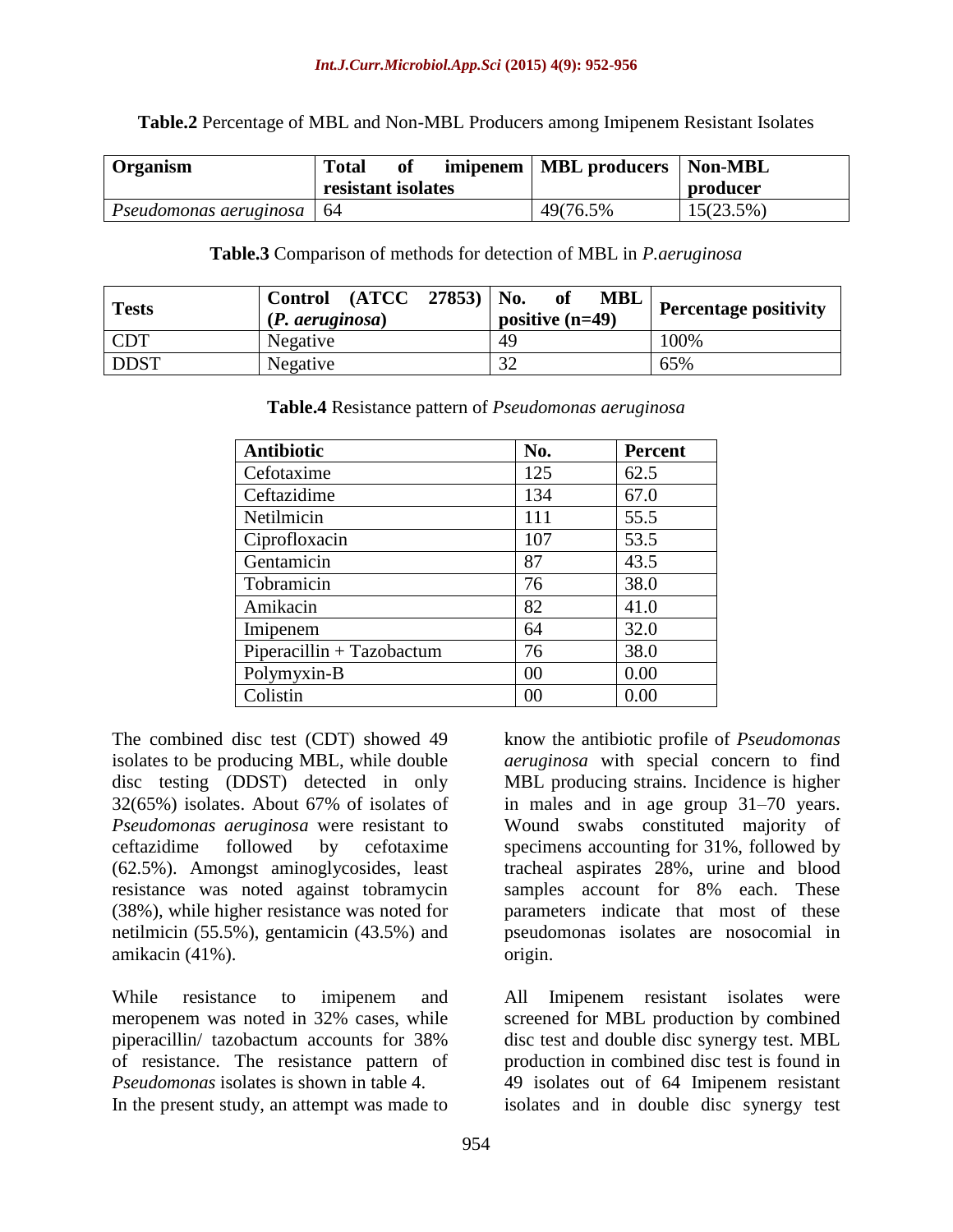MBL production was seen in only 32 isolates. Prevalence of metallobetalactamase in Imipenem resistant isolates is 76% and is a major mechanism of carbapenem resistance. Prevalence of metallobetalactamase in *Pseudomonas aeruginosa* isolates is 25% in our hospital. Simit H. Kumar *et al.* (2012) also found the prevalence of MBLs to be 26.9% (Simit H. Kumar *et al.,* 2012).

The combined disc method (CDT) was found to be superior to DDST. This is in accordance with other published studies, which have found the combined disc method to be one of the most sensitive techniques for detecting MBL (Yan *et al.,* 2004). Combined disc test could be used as a convenient screening method in the clinical microbiology laboratories.

The multidrug resistance found to be more in MBL producers than non-MBL producers. Studies have shown higher prevalence of multidrug‑ and pandrug‑resistance among MBL‑producing strains, as compared to that in non‑MBL‑producing strains (Ranjan *et al.,* 2014). The cephalosporins were found to be more resistant (60–68%), while aminoglycosides showed varied resistance (40–55%). The piperacillin/tazobactum combination was found to be one of the good antibiotics against Pseudomonas in our study. In absence of therapeutic MBL inhibitors, polymyxins and colistin have shown to be effective in the treatment of multidrug resistant *P. aeruginosa* infections. However, they should not be used as monotherapy, but a combination therapy must be preferred.

Present study underlines the unique problem with MBLs, because of their broad spectrum and unrivalled drug resistance, creating a therapeutic challenge for clinicians and

microbiologists. Hence we suggest the detection of ESBL and MBL in *Pseudomonas aeruginosa* should be a routine practice. To overcome the problem of emergence and the spread of multidrug resistant *P. aeruginosa* combined interaction and cooperation of microbiologists, clinicians and the infection control team is needed. We recommend the routine surveillance of antibiotic resistance in the hospital.

In the present study a total of 200 isolates of *P. aeruginosa* isolated from various specimens were studied. Majority of samples were from male patients. Pseudomonal infections were more common in age group 31 to 60 years. Wound swabs and tracheal aspirates were the most common samples. Combined disc test is simple, reliable and superior to double disc synergy test in detection of metallobetalactamases. Prevalence of metallobetalactamase in *Pseudomonas aeruginosa* isolates was 25% in our hospital. Metallobetalactamase in Imipenem resistant isolates was 76% and was a major mechanism of carbapenem resistance. Cephalosporins mainly ceftazidime and cefotaxime showed very high resistance, so should be used in combination therapy to prevent increasing resistance among cephalosporins group. Imipenem, meropenem, piperacillin/ tazobactum, amikacin and tobramycin reported less resistance among *Pseudomonas aeruginosa* isolates, so should be used judiciously and combination therapy should be preferred for preventing future resistance to these drugs. All MBL producing and non MBL producing Imipenem resistant *P. aeruginosa* isolates (100%) were sensitive to polymyxin B & colistin. To overcome the problem of emergence and the spread of multidrug resistant *P. aeruginosa*, the infection control practices, aggressive routine surveillance of